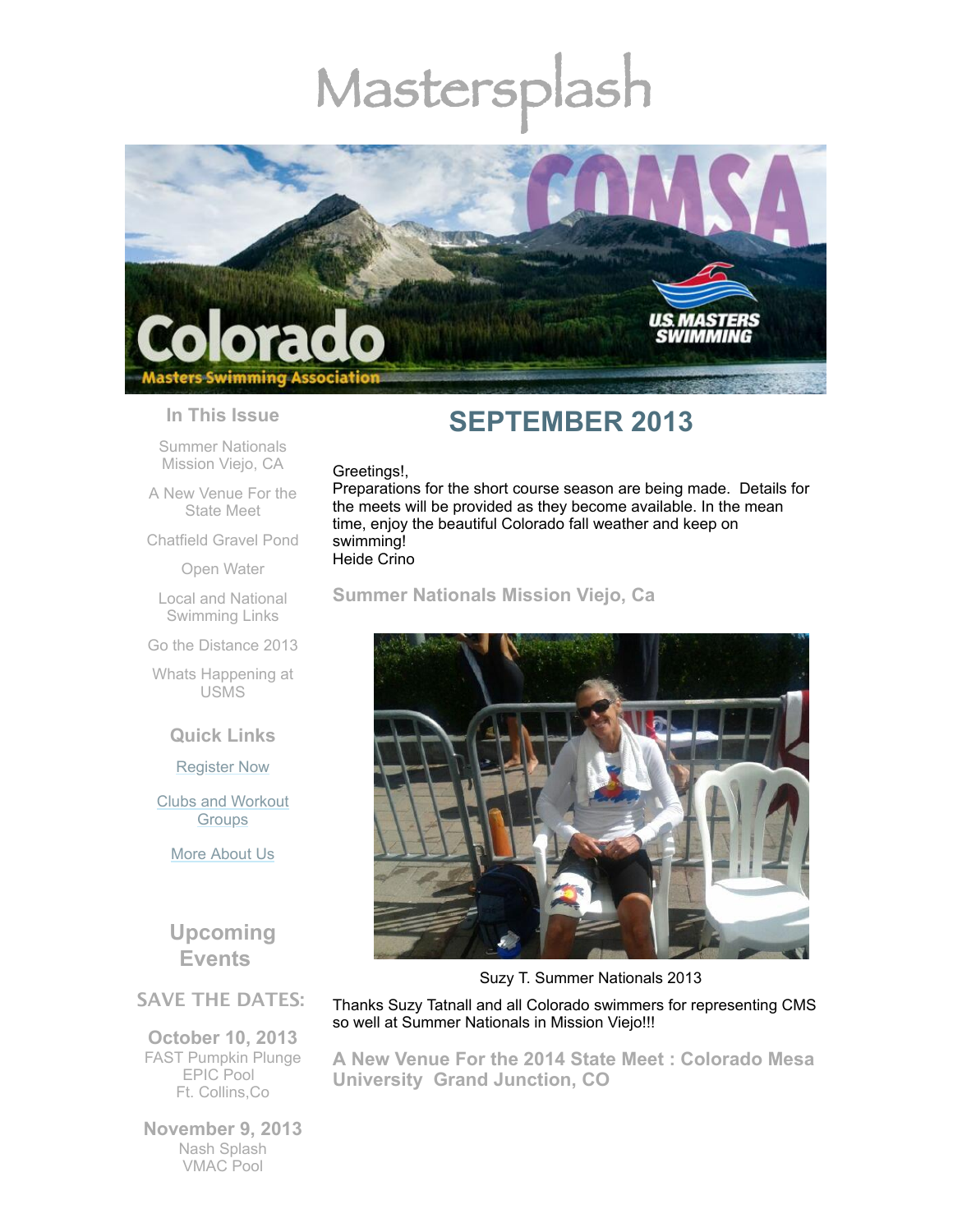Thornton, CO

#### More [Information](http://www.comsa.org/)

## **Ongoing Events**

Go the Distance 2013 [more](http://www.usms.org/fitness/content/gothedistance) info

Check off Challenge 2013 more info and [registration](http://www.usms.org/fitness/content/checkoff)

**[Contact](mailto:heidecrino@gmail.com?)** 



Colorado Mesa University Pool

A New Venue for 2014 State Meet

The COMSA Board recently voted in favor of variety for its members by selecting Colorado Mesa University as the site of the 2014 Short Course Colorado State Meet. Although there were some good reasons posed for continuing to hold the meet on the front range, the reasons to move the meet to Grand Junction next year carried the day.

Some members of your board observed that when they traveled to the national meets they created deeper, more long-lasting friendships both with existing teammates and across team. Obviously when a bunch of gregarious, endorphin-enhanced swimmers have more time outside of the meets to get to know one another, they create new relationships The COMSA board wanted to create such an environment for our fellow members and with the assistance of the GJ Chamber of Commerce, will develop an appropriate set of activities for us all to meet.

In reviewing the history of the State Meet, we learned that there had never been a State Meet held on the Western slope. A sense of fairness motivated us to hold next years meet closer to a growing population of western slope swimmers.

As many of you know, CMU has recently completed the construction of a world class swimming facility. Also, the current president of CMU, Timothy Foster, is a Masters Swimmer himself and made it a priority to build a great natatorium. Tim and Barbara Bowman of Grand Junction's Visitor and Convention Bureau have shown their interest in making the 2014 meet a huge success, which you all will see when the State Meet Agenda is finalized!

Some of the board will be traveling to GJ next month to do site evaluations and secure group rates for our membership. Also, we selected the weekend of March 28th-30th because it is the weekend that falls at either the end of the beginning of most of the front range school districts so that families might wish to use this trip for a vacation.

We understand this is an added expense for the front range participants and we will do everything we can to provide the best value for accommodations, travel and activities that we can.

\*\*This is the first installment in a series of articles, written by COMSA Board Member Pat Burke, that will be presented with information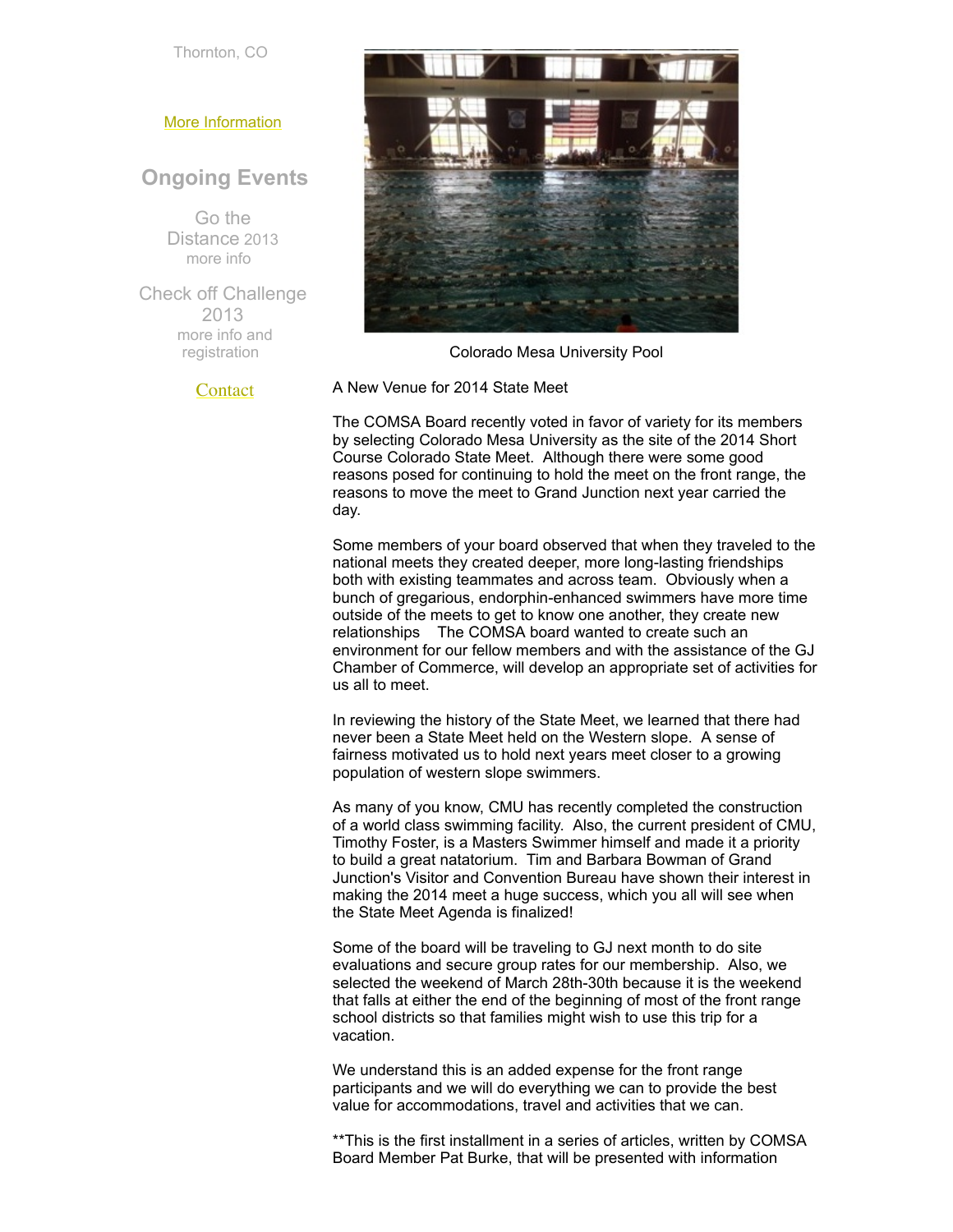about the area, transportation, and lodging options as well as events surrounding the 2014 State Meet.

<span id="page-2-0"></span>**Chatfield Gravel Pond** 

One more month to enjoy the Gravel Pond!!

Saturday 7:30 am to 10:00 am Monday and Wednesday 4:30 pm to 7:00 pm May 1 - September 30

Swimming at the Gravel Pond at Chatfield State Park, begins on the far westside of the pond, on the north end.

Water temps July - low to mid 70s August - mid 70s to high 60s September - high 60s to high 50s

Approximate length 900 meters from westside, north end to eastside south end cove.

Approximate length to gravel bar 250 meters from the westside, north end.

[more](http://www.comsa.org/openwater.html) info **[waiver](http://www.comsa.org/events/2013%20openwater/2013%20Chatfield%20Waiver%20Paper.pdf)** 

We will again be asking that everyone who swims at the pond volunteer a half session (1.25 hours) to help with the monitoring of the swimmers. Be watching for the emails from SignUp Genius asking for your help with this task.

sign up [here](http://www.signupgenius.com/go/20F044AACAE2BA20-monitors9)

In addition, COMSA is in need of an Open Water Chair (or co-chairs) who will, among other things, coordinate the scheduling of the monitors. We had over 900 members participate last season at Chatfield, and each year this number increases. However, to keep this a successful activity, volunteer help is needed. If you are willing to coordinate monitors for one month of the five that we are open, maybe four others would also be interested. If you are willing to help with this, contact the COMSA chairperson, Brian Hoyt, (bkhoyt@gmail.com) , or Marcia Anziano, the registrar (Marcia.anziano@gmail.com) for more information and let them know that you are willing to help out. Please help COMSA make this another great summer at the pond.

<span id="page-2-1"></span>**Open Water** 

Open Water Swimming Grant Ranch, Littleton [info](http://www.milehighmultisport.com/open-water-swimming/about/)

<span id="page-2-2"></span>**Local and National Swimming Links**

<http://usopenwaterswimming.org/>

<span id="page-2-3"></span>Breadbasket Zone <http://www.iowamasters.org/> <http://www.minnesotamasters.com/> <http://www.movymasters.org/> <http://www.nebraskamastersswimming.com/> <http://www.ozarklmsc.org/>